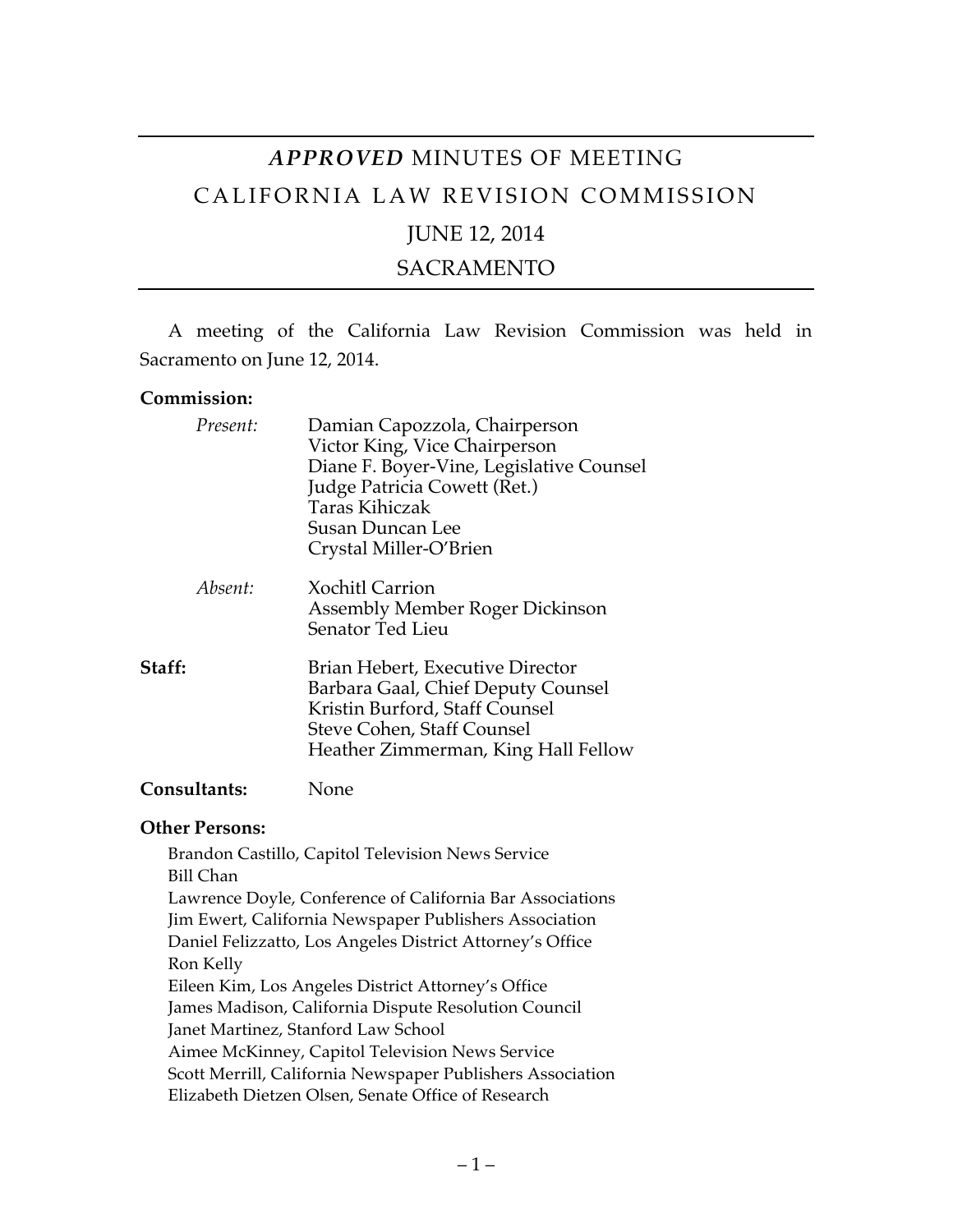Camden Vilkin John S. Warnlof, California Dispute Resolution Council Robert Weisberg, Stanford Law School Daniel Yamshon

### CONTENTS

| Study G-300 - State and Local Agency Access to Customer Information from Communication    |  |  |  |
|-------------------------------------------------------------------------------------------|--|--|--|
|                                                                                           |  |  |  |
| Study K-402 - Relationship Between Mediation Confidentiality and Attorney Malpractice and |  |  |  |
|                                                                                           |  |  |  |

| $\mathbf{1}$                                                | MINUTES OF APRIL 10, 2014, COMMISSION MEETING                                                                                                                                                                                                                                                                                                                                                                                                                                                                                                                                                                                               |  |  |  |  |
|-------------------------------------------------------------|---------------------------------------------------------------------------------------------------------------------------------------------------------------------------------------------------------------------------------------------------------------------------------------------------------------------------------------------------------------------------------------------------------------------------------------------------------------------------------------------------------------------------------------------------------------------------------------------------------------------------------------------|--|--|--|--|
| 2<br>3                                                      | Memorandum 2014-19 presented a draft of the Minutes of the April 10, 2014,<br>Commission meeting. The Commission approved the Minutes, without change.                                                                                                                                                                                                                                                                                                                                                                                                                                                                                      |  |  |  |  |
| $\overline{4}$                                              | <b>ADMINISTRATIVE MATTERS</b>                                                                                                                                                                                                                                                                                                                                                                                                                                                                                                                                                                                                               |  |  |  |  |
| 5                                                           | <b>Report of Executive Director</b>                                                                                                                                                                                                                                                                                                                                                                                                                                                                                                                                                                                                         |  |  |  |  |
| 6                                                           | The Executive Director reported on the following matters:                                                                                                                                                                                                                                                                                                                                                                                                                                                                                                                                                                                   |  |  |  |  |
| 7<br>8<br>9<br>10<br>11<br>12<br>13<br>14<br>15<br>16<br>17 | The Executive Director and Chairperson were invited to attend a<br>$\bullet$<br>February 2015 event commemorating the thirtieth anniversary of<br>the Davis-Stirling Common Interest Development Act. The<br>Commission will be recognized for its work to improve the law on<br>common interest developments.<br>Commissioner Miller-O'Brien will make arrangements for meeting<br>$\bullet$<br>space for the September 5, 2014, meeting.<br>The Commission rescheduled its October 23, 2014, meeting to be<br>$\bullet$<br>held on October 30, 2014.<br>There is no known change to the Commission's proposed budget<br>٠<br>for 2014-15. |  |  |  |  |
| 18<br>19<br>20                                              | The Executive Director recognized Heather Zimmerman, a second-year law<br>student at King Hall School of Law, currently serving the Commission as its King<br>Hall Fellow.                                                                                                                                                                                                                                                                                                                                                                                                                                                                  |  |  |  |  |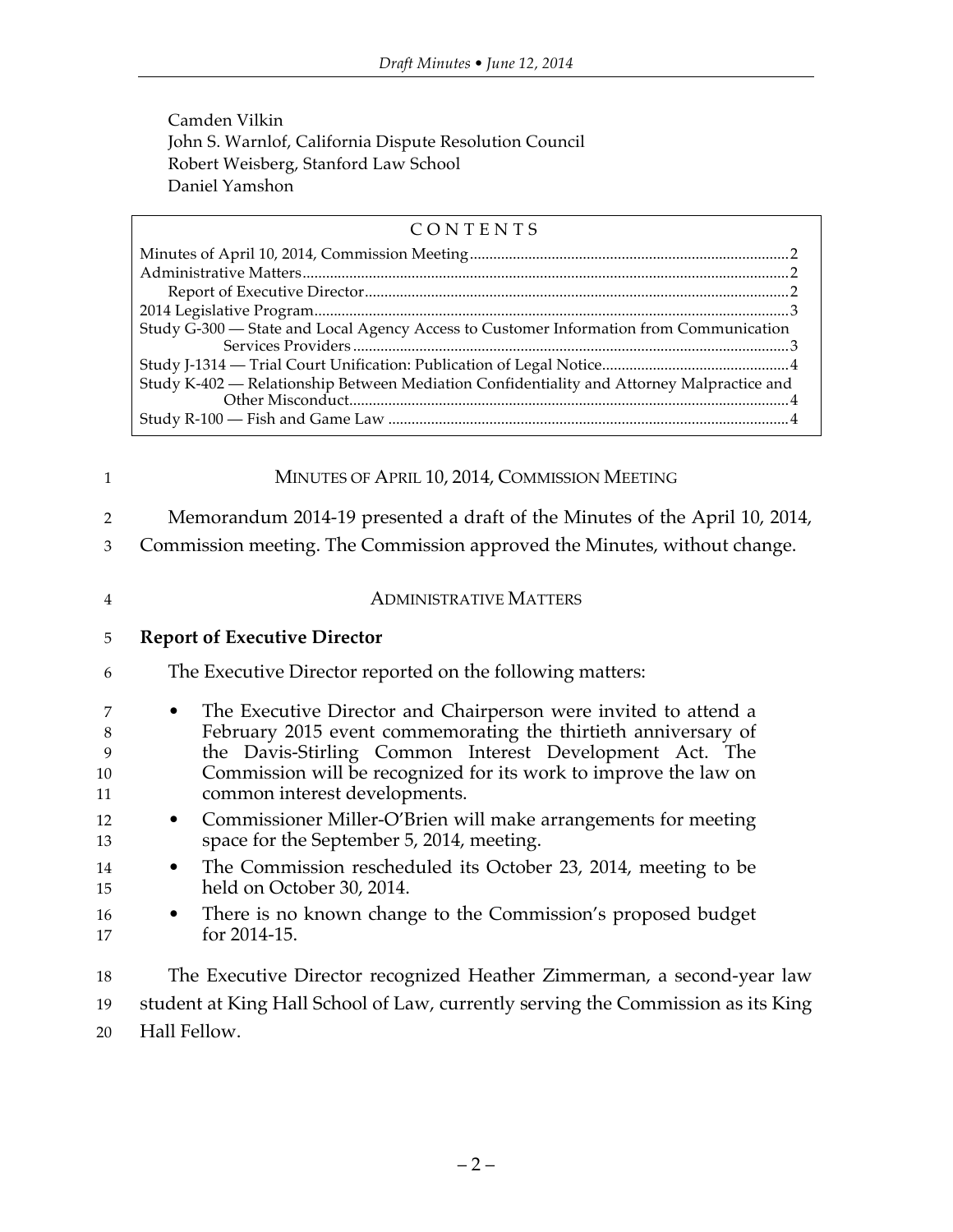#### 2014 LEGISLATIVE PROGRAM

 The Commission considered Memorandum 2014-20, reporting on the Commission's 2014 legislative program. The Commission made the following decisions:

 • *AB 1798 (Committee on Public Safety), relating to deadly weapons.* The Commission assented to the possible insertion of a "subordination clause" into the bill and a minor technical amendment proposed by the Senate Committee on Public Safety. Neither change required revision of the Commission's Comments.

- *AB 2747 (Committee on Judiciary), relating to technical corrections.* The Commission assented to a minor technical amendment proposed by the Office of Legislative Counsel. That change did not require revision of the Commission's Comments.
- *SB 940 (Jackson), relating to the Uniform Adult Guardianship and Protective Proceedings Jurisdiction Act.* The Commission ratified the Chair's approval of the amendments discussed in the memorandum. The Commission approved the Comment revisions shown on pages 5-9 of the memorandum, subject to deletion of a duplicative phrase in the Comment to proposed Probate Code Section 2013. The Commission approved in concept any additional Comment revisions necessary to reflect renumbering of provisions in the bill. The Commission instructed the staff to make such Comment revisions as needed.
- STUDY G-300 STATE AND LOCAL AGENCY ACCESS TO CUSTOMER INFORMATION FROM COMMUNICATION SERVICES PROVIDERS

 The Commission considered Memoranda 2014-21 and 2014-22, discussing constitutional privacy, free expression, and free association rights, and Memorandum 2014-23, presenting a report of the Stanford Law & Public Policy Initiative. The latter memorandum was presented by Stanford Law School Professor Robert Weisberg and Stanford Law School student Camden Vilkin.

 In general, no Commission action was required or taken with respect to the memoranda. However, on a related point, the Commission directed the staff to prepare a memorandum revisiting the scope of the Commission's mandate and authority in this study, to be considered at a future meeting. In particular, the Commission asked for analysis of the Commission's authority to study the following matters:

- 
- (1) The responsibilities of a communication service provider when presented with a government request for customer information.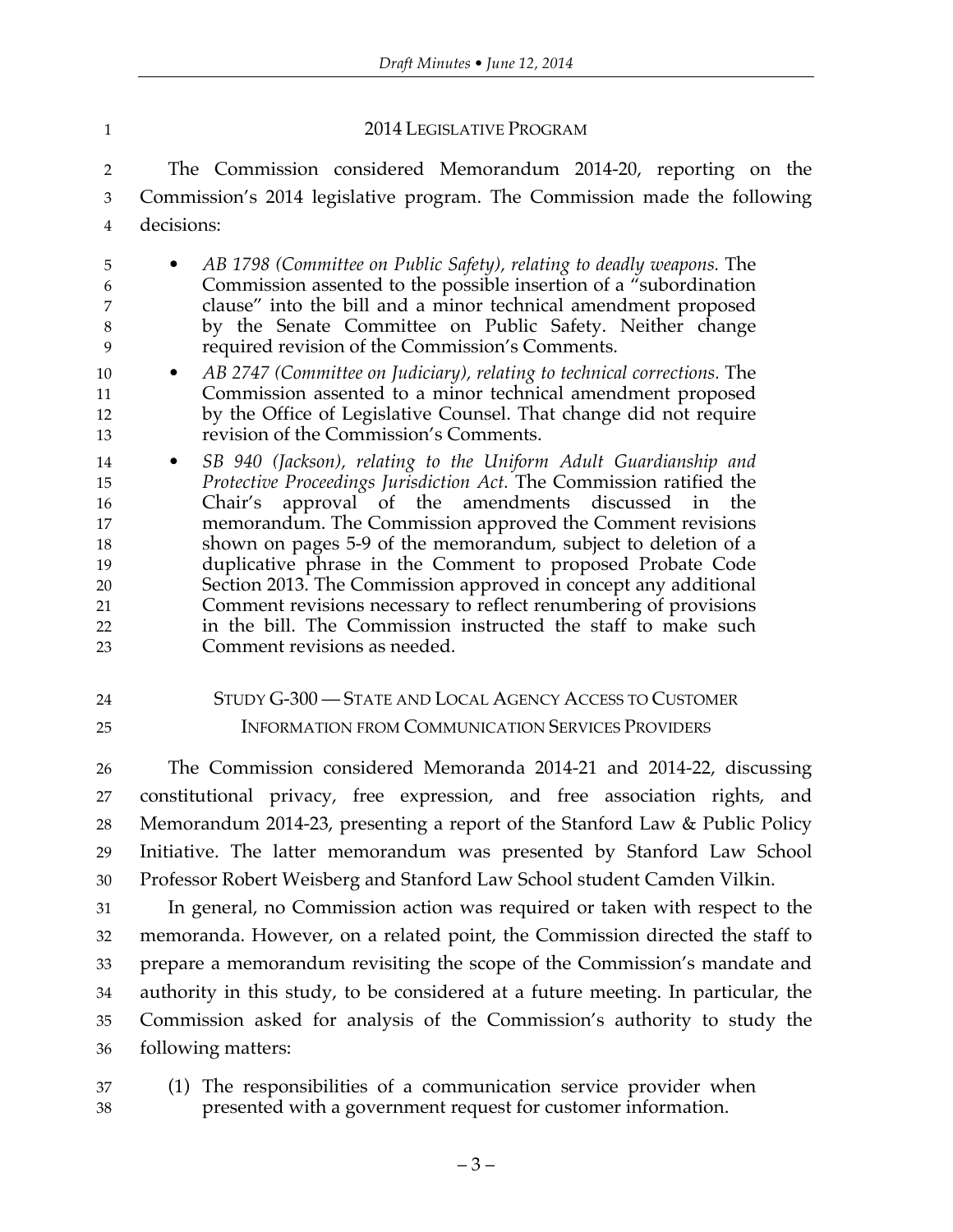(2) Private party access to customer information of a communication service provider. (3) A police search of a cell phone. STUDY J-1314 — TRIAL COURT UNIFICATION: PUBLICATION OF LEGAL NOTICE The Commission considered Memorandum 2014-25, relating to notice publication in a judicial district. The Commission directed the staff to prepare a draft tentative recommendation based on the "Improved Status Quo" approach discussed in the memorandum and set out in the first discussion draft attached to the memorandum. The Commission made the following decisions about the content of the draft tentative recommendation: • The Judicial Council should be charged with researching and publishing the district boundaries. • Proposed Government Code Section 6082 should include the sunset clause shown in the discussion draft. • In Revenue and Taxation Code Section 3381, the term "judicial district" should be replaced with "publication district." • Code of Civil Procedure Section 38 should be revised along the lines shown in the discussion draft. In addition, the staff will research the "judicial district" reference in Government Code Section 24052 to determine if the section needs to be amended. STUDY K-402 — RELATIONSHIP BETWEEN MEDIATION CONFIDENTIALITY AND ATTORNEY MALPRACTICE AND OTHER MISCONDUCT The Commission considered Memorandum 2014-24, relating to implementation of the Uniform Mediation Act. The Commission also considered Memorandum 2014-27 and its First Supplement, relating to new developments and recent communications. No Commission action was required or taken. 28 STUDY R-100 — FISH AND GAME LAW The Commission considered Memorandum 2014-26 and its First Supplement, which presented a staff draft tentative recommendation on *Fish and Game Law: Technical Revisions and Minor Substantive Improvements (Part 1)*.